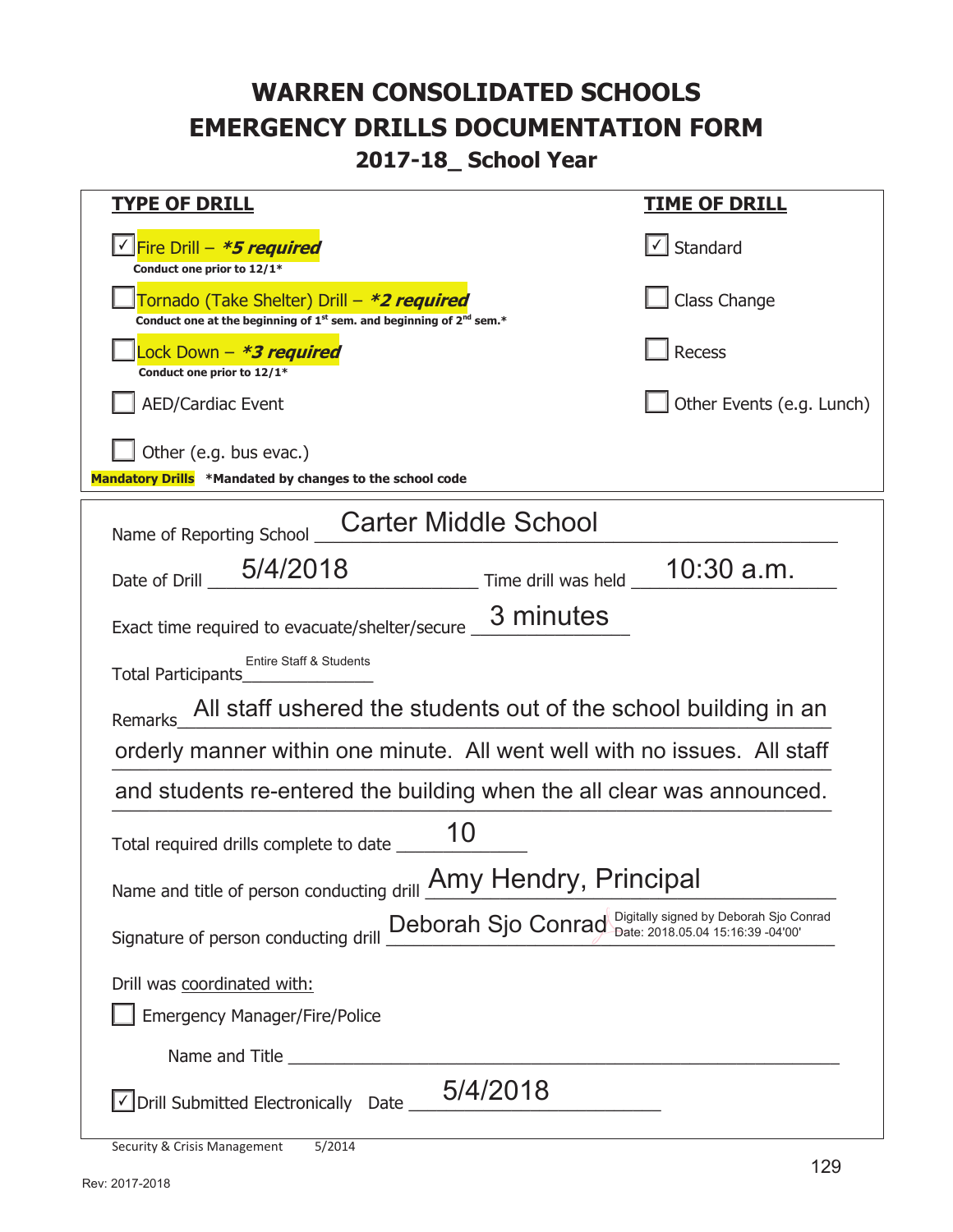**\_\_\_\_\_\_\_\_\_\_\_\_\_ School Year**  2017 - 2018

| <u>TYPE OF DRILL</u>                                                                                                                      | <b>TIME OF DRILL</b>                 |
|-------------------------------------------------------------------------------------------------------------------------------------------|--------------------------------------|
| <u> √ <mark>Fire Drill – <i>*<b>5 required</b></i></mark></u><br>Conduct one prior to 12/1*                                               | $\sf I$ Standard                     |
| Tornado (Take Shelter) Drill – *2 required<br>Conduct one at the beginning of 1 <sup>st</sup> sem. and beginning of 2 <sup>nd</sup> sem.* | Class Change                         |
| Lock Down – <b>*<i>3 required</i></b><br>Conduct one prior to 12/1*                                                                       | Recess                               |
| <b>AED/Cardiac Event</b>                                                                                                                  | Other Events (e.g. Lunch)            |
| Other (e.g. bus evac.)<br>Mandatory Drills *Mandated by changes to the school code                                                        |                                      |
| <b>Carter Middle School</b><br>Name of Reporting School                                                                                   |                                      |
| Date of Drill April 13, 2018 Time drill was held 1:35 p.m.                                                                                |                                      |
| 3 minutes<br>Exact time required to evacuate/shelter/secure                                                                               |                                      |
| Entire Staff & Students<br>Total Participants                                                                                             |                                      |
| Alarm was activated and all staff and students exited the school<br><b>Remarks</b>                                                        |                                      |
| building in an orderly manner. There were no problems or issues.                                                                          |                                      |
| All staff & students returned to the building in an orderly manner.                                                                       |                                      |
| Total required drills complete to date                                                                                                    |                                      |
| Name and title of person conducting drill                                                                                                 | Paul Yestrepsky, Assistant Principal |
| Signature of person conducting drill Deborah Sjo Conrad Digitally signed by Deborah Sjo Conrad                                            |                                      |
| Drill was coordinated with:                                                                                                               |                                      |
| <b>Emergency Manager/Fire/Police</b>                                                                                                      |                                      |
|                                                                                                                                           |                                      |
| April 19, 2018<br>√ Drill Submitted Electronically Date _                                                                                 |                                      |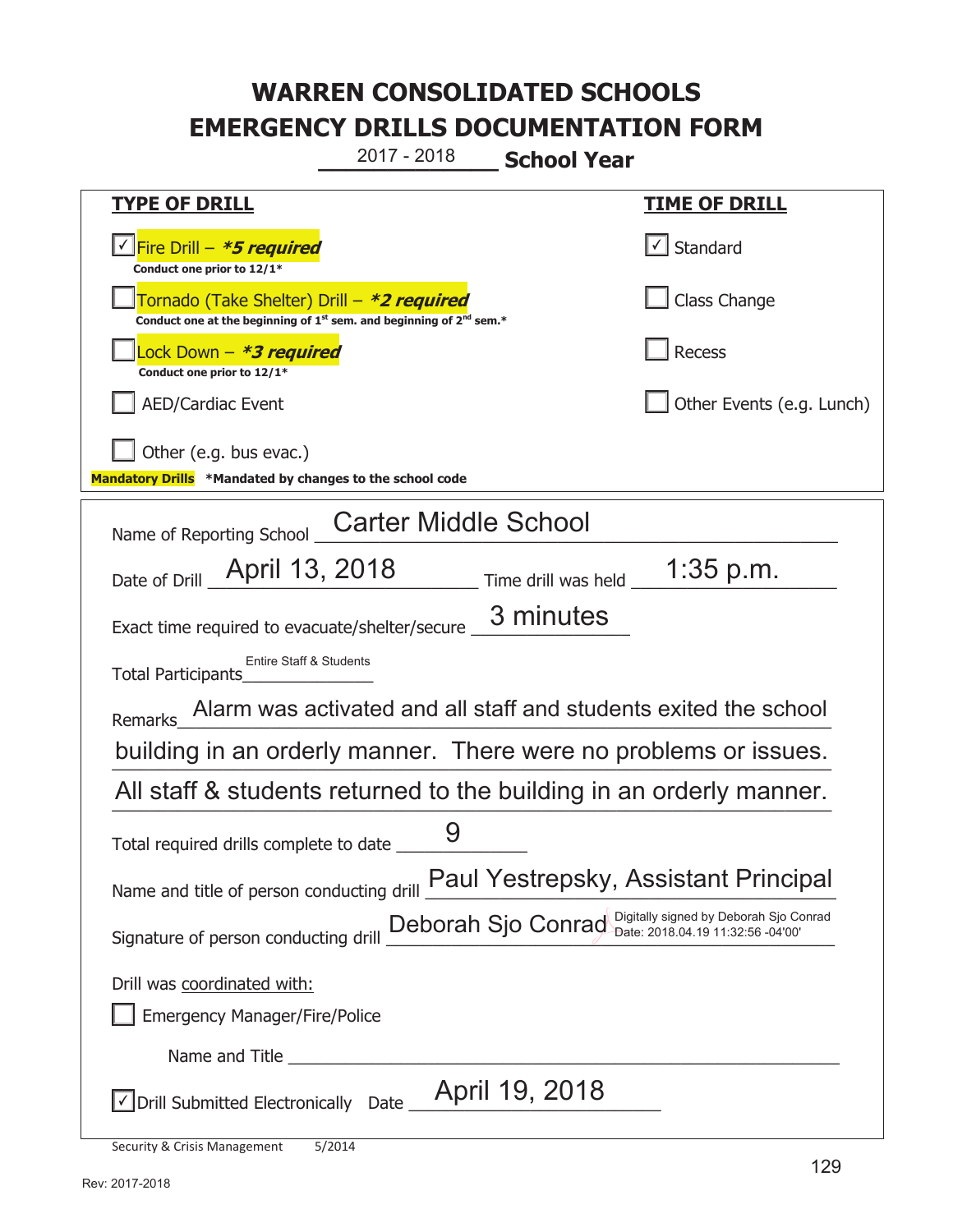**\_\_\_\_\_\_\_\_\_\_\_\_\_ School Year**  2017 - 2018

| <b>TYPE OF DRILL</b>                                                                                                                                | <u>TIME OF DRILL</u>              |  |
|-----------------------------------------------------------------------------------------------------------------------------------------------------|-----------------------------------|--|
| Fire Drill - *5 required<br>Conduct one prior to 12/1*                                                                                              | $\lfloor \angle \rfloor$ Standard |  |
| <u> √ Tornado (Take Shelter) Drill – *2 required</u><br>Conduct one at the beginning of 1 <sup>st</sup> sem. and beginning of 2 <sup>nd</sup> sem.* | Class Change                      |  |
| Lock Down - *3 required<br>Conduct one prior to 12/1*                                                                                               | Recess                            |  |
| <b>AED/Cardiac Event</b>                                                                                                                            | Other Events (e.g. Lunch)         |  |
| Other (e.g. bus evac.)                                                                                                                              |                                   |  |
| Mandatory Drills *Mandated by changes to the school code                                                                                            |                                   |  |
| <b>Carter Middle School</b><br>Name of Reporting School                                                                                             |                                   |  |
| Date of Drill __ 3/28/2018<br>__ Time drill was held ______                                                                                         | $9:00$ a.m.                       |  |
| 4 minutes<br>Exact time required to evacuate/shelter/secure _                                                                                       |                                   |  |
| Entire Staff & Students<br><b>Total Participants</b>                                                                                                |                                   |  |
| An announcement was made for all staff and students to<br><b>Remarks</b>                                                                            |                                   |  |
| take shelter. There were no problems during the shelter drill.                                                                                      |                                   |  |
|                                                                                                                                                     |                                   |  |
| 8<br>Total required drills complete to date _                                                                                                       |                                   |  |
| Name and title of person conducting drill <b>Paul Yestrepsky</b> , Assistant Principal                                                              |                                   |  |
| Signature of person conducting drill Deborah Sjo Conrad Digitally signed by Deborah Sjo Conrad                                                      |                                   |  |
| Drill was coordinated with:                                                                                                                         |                                   |  |
| <b>Emergency Manager/Fire/Police</b>                                                                                                                |                                   |  |
|                                                                                                                                                     |                                   |  |
| 3/28/2018<br>√ Drill Submitted Electronically Date _                                                                                                |                                   |  |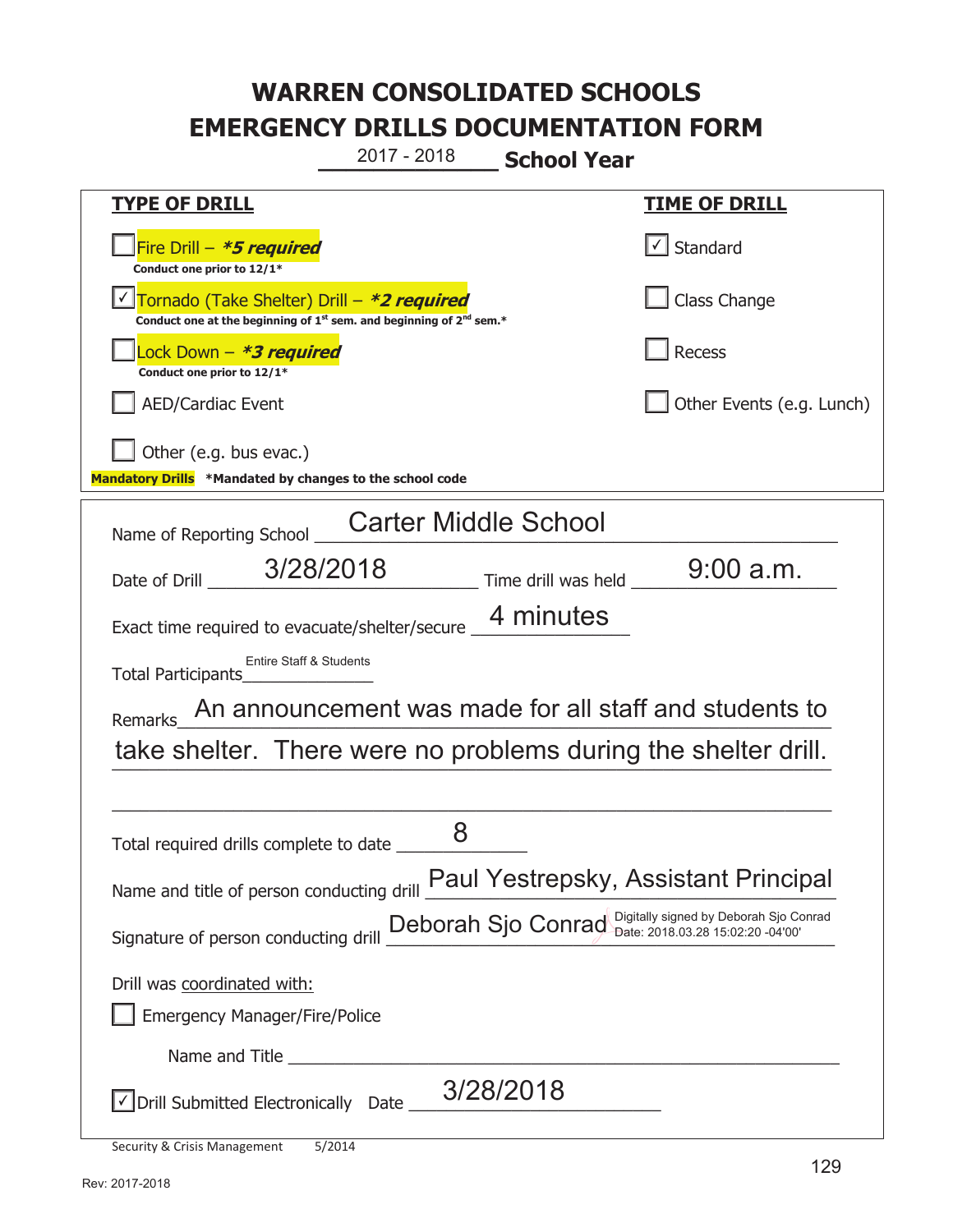**\_\_\_\_\_\_\_\_\_\_\_\_\_ School Year**  2017 - 2018

| <u>TYPE OF DRILL</u>                                                                                                                      | <u>TIME OF DRILL</u>                             |  |
|-------------------------------------------------------------------------------------------------------------------------------------------|--------------------------------------------------|--|
| Fire Drill - *5 required<br>Conduct one prior to 12/1*                                                                                    | $\vert\textcolor{red}{\checkmark}\vert$ Standard |  |
| Tornado (Take Shelter) Drill – *2 required<br>Conduct one at the beginning of 1 <sup>st</sup> sem. and beginning of 2 <sup>nd</sup> sem.* | Class Change                                     |  |
| Lock Down - <b>*3 required</b><br>Conduct one prior to 12/1*                                                                              | Recess                                           |  |
| <b>AED/Cardiac Event</b>                                                                                                                  | Other Events (e.g. Lunch)                        |  |
| Other (e.g. bus evac.)<br>Mandatory Drills *Mandated by changes to the school code                                                        |                                                  |  |
| <b>Carter Middle School</b><br>Name of Reporting School                                                                                   |                                                  |  |
| Date of Drill 3/23/2018<br>Time drill was held 2:00 p.m.                                                                                  |                                                  |  |
| 3 minutes<br>Exact time required to evacuate/shelter/secure                                                                               |                                                  |  |
| Entire School & Staff<br>Total Participants                                                                                               |                                                  |  |
| An announcement was made to take cover for a shelter in place drill.<br>Remarks                                                           |                                                  |  |
| All staff and students went to their assigned room to take cover.                                                                         |                                                  |  |
| Everything went well with no problems during the drill.                                                                                   |                                                  |  |
| Total required drills complete to date ______                                                                                             |                                                  |  |
| Paul Yestrepsky, Assistant Principal<br>Name and title of person conducting drill                                                         |                                                  |  |
| Deborah Sjo Conrad Digitally signed by Deborah Sjo Conrad<br>Signature of person conducting drill                                         |                                                  |  |
| Drill was coordinated with:<br><b>Emergency Manager/Fire/Police</b>                                                                       |                                                  |  |
|                                                                                                                                           |                                                  |  |
| 3/23/2018<br>Drill Submitted Electronically Date ___                                                                                      |                                                  |  |
|                                                                                                                                           |                                                  |  |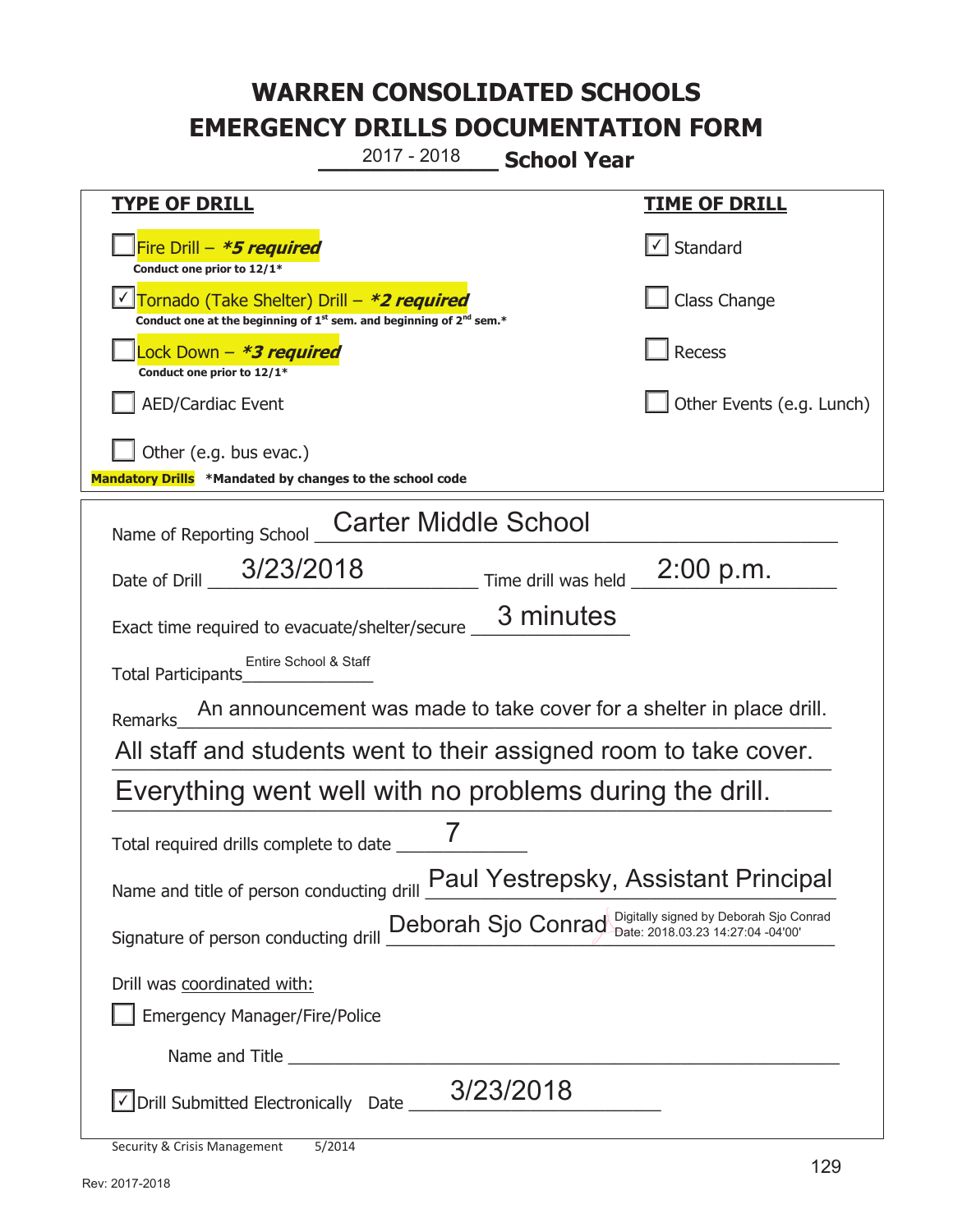**\_\_\_\_\_\_\_\_\_\_\_\_\_ School Year**  2017 - 2018

| <u>TYPE OF DRILL</u>                                                                                                                      | <u>TIME OF DRILL</u>                                                |  |
|-------------------------------------------------------------------------------------------------------------------------------------------|---------------------------------------------------------------------|--|
| Fire Drill - *5 required<br>Conduct one prior to 12/1*                                                                                    | $\lfloor \angle \rfloor$ Standard                                   |  |
| Tornado (Take Shelter) Drill – *2 required<br>Conduct one at the beginning of 1 <sup>st</sup> sem. and beginning of 2 <sup>nd</sup> sem.* | Class Change                                                        |  |
| Lock Down - *3 required<br>Conduct one prior to 12/1*                                                                                     | <b>Recess</b>                                                       |  |
| <b>AED/Cardiac Event</b>                                                                                                                  | Other Events (e.g. Lunch)                                           |  |
| Other (e.g. bus evac.)<br>Mandatory Drills *Mandated by changes to the school code                                                        |                                                                     |  |
| <b>Carter Middle School</b><br>Name of Reporting School                                                                                   |                                                                     |  |
| Date of Drill 01/19/2018<br>Time drill was held 10:00am (6th Hr)                                                                          |                                                                     |  |
| Shelter - 4 min<br>Exact time required to evacuate/shelter/secure                                                                         |                                                                     |  |
| <b>Entire School</b><br><b>Total Participants</b>                                                                                         |                                                                     |  |
| Remarks All classrooms were in their assigned shelter location.                                                                           |                                                                     |  |
| No problems were encountered during the drill.                                                                                            |                                                                     |  |
|                                                                                                                                           |                                                                     |  |
| #7<br>Total required drills complete to date                                                                                              |                                                                     |  |
| Name and title of person conducting drill <b>Amy Hendry</b> , Principal                                                                   |                                                                     |  |
| Signature of person conducting drill <b>Amy Hendry</b>                                                                                    | Digitally signed by Amy Hendry<br>Date: 2018.01.19 12:54:43 -05'00' |  |
| Drill was coordinated with:                                                                                                               |                                                                     |  |
| <b>Emergency Manager/Fire/Police</b>                                                                                                      |                                                                     |  |
|                                                                                                                                           |                                                                     |  |
| 01/19/2018<br>√ Drill Submitted Electronically Date                                                                                       |                                                                     |  |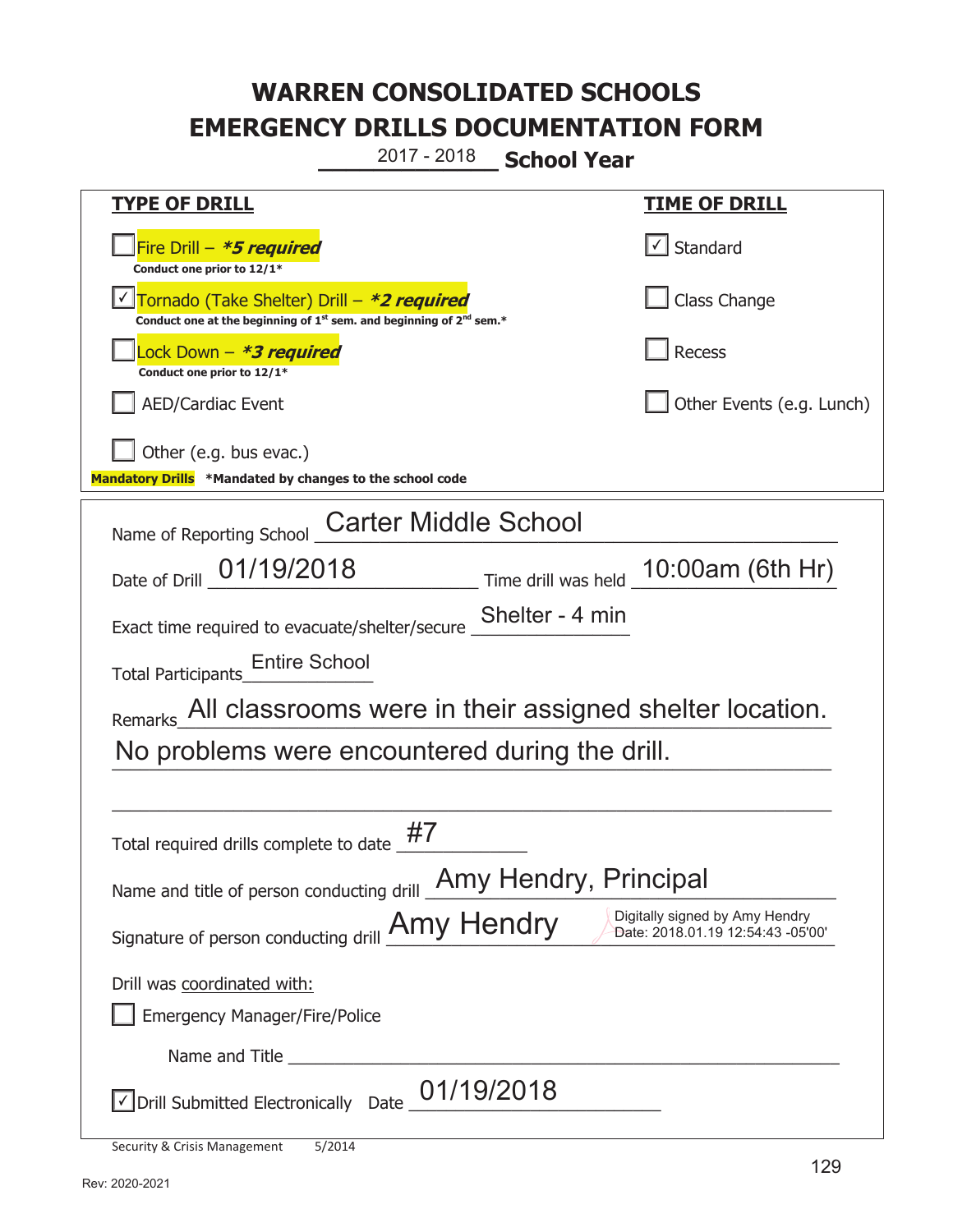**\_\_\_\_\_\_\_\_\_\_\_\_\_ School Year** 

| <u>TYPE OF DRILL</u>                                                                                                                      | <u>TIME OF DRILL</u>                                                |  |
|-------------------------------------------------------------------------------------------------------------------------------------------|---------------------------------------------------------------------|--|
| Fire Drill - *5 required<br>Conduct one prior to 12/1*                                                                                    | Standard                                                            |  |
| Tornado (Take Shelter) Drill – *2 required<br>Conduct one at the beginning of 1 <sup>st</sup> sem. and beginning of 2 <sup>nd</sup> sem.* | Class Change                                                        |  |
| Lock Down - *3 required<br>Conduct one prior to 12/1*                                                                                     | Recess                                                              |  |
| <b>AED/Cardiac Event</b>                                                                                                                  | Other Events (e.g. Lunch)                                           |  |
| Other (e.g. bus evac.)<br>Mandatory Drills *Mandated by changes to the school code                                                        |                                                                     |  |
| <b>Carter Middle School</b><br>Name of Reporting School                                                                                   |                                                                     |  |
| Date of Drill 12/11/2017 Time drill was held 1:45 p.m.                                                                                    |                                                                     |  |
| 4 minutes<br>Exact time required to evacuate/shelter/secure                                                                               |                                                                     |  |
| <b>Entire Shcool</b><br><b>Total Participants</b>                                                                                         |                                                                     |  |
| Internal lockdown. All staff and students were in their<br><b>Remarks</b>                                                                 |                                                                     |  |
| correct locations. The building was silent; no problems were encountered.                                                                 |                                                                     |  |
|                                                                                                                                           |                                                                     |  |
| 5th<br>Total required drills complete to date                                                                                             |                                                                     |  |
| Amy Hendry, Principal<br>Name and title of person conducting drill                                                                        |                                                                     |  |
| Signature of person conducting drill <b>Amy Hendry</b>                                                                                    | Digitally signed by Amy Hendry<br>Date: 2018.01.16 12:08:02 -05'00' |  |
| Drill was coordinated with:                                                                                                               |                                                                     |  |
| <b>Emergency Manager/Fire/Police</b>                                                                                                      |                                                                     |  |
| Name and Title                                                                                                                            |                                                                     |  |
| 01/16/2018<br>√ Drill Submitted Electronically Date                                                                                       |                                                                     |  |
|                                                                                                                                           |                                                                     |  |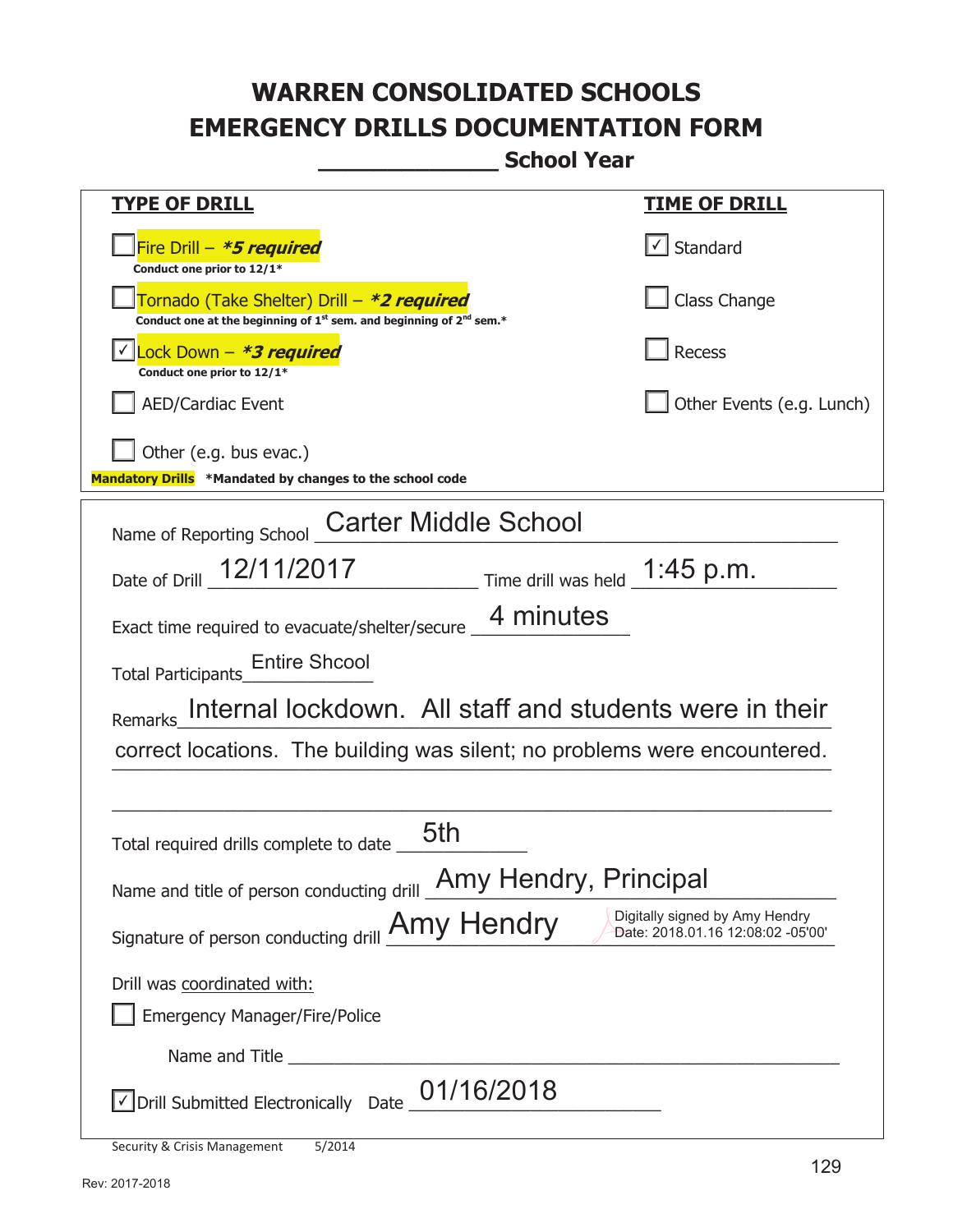**\_\_\_\_\_\_\_\_\_\_\_\_\_ School Year** 

| <b>TYPE OF DRILL</b>                                                                                                                      | <u>TIME OF DRILL</u>                                                |  |
|-------------------------------------------------------------------------------------------------------------------------------------------|---------------------------------------------------------------------|--|
| <u>√ Fire Drill – <b>*5 required</b></u><br>Conduct one prior to 12/1*                                                                    | $\sf I$ Standard                                                    |  |
| Tornado (Take Shelter) Drill – *2 required<br>Conduct one at the beginning of 1 <sup>st</sup> sem. and beginning of 2 <sup>nd</sup> sem.* | Class Change                                                        |  |
| Lock Down – <i>*<b>3 required</b></i><br>Conduct one prior to 12/1*                                                                       | Recess                                                              |  |
| <b>AED/Cardiac Event</b>                                                                                                                  | Other Events (e.g. Lunch)                                           |  |
| Other (e.g. bus evac.)<br>Mandatory Drills *Mandated by changes to the school code                                                        |                                                                     |  |
| <b>Carter Middle School</b><br>Name of Reporting School                                                                                   |                                                                     |  |
| Date of Drill 11/03/2017<br>$T$ ime drill was held $8:00$ a.m.                                                                            |                                                                     |  |
| 3 minutes<br>Exact time required to evacuate/shelter/secure                                                                               |                                                                     |  |
| <b>Entire School</b><br><b>Total Participants</b>                                                                                         |                                                                     |  |
| Fire Drill was announced over P.A. All students and staff<br>Remarks                                                                      |                                                                     |  |
| exited the building in an orderly manner; no problems encountered.                                                                        |                                                                     |  |
|                                                                                                                                           |                                                                     |  |
| 3rd<br>Total required drills complete to date                                                                                             |                                                                     |  |
| Name and title of person conducting drill <b>Amy Hendry</b> , Principal                                                                   |                                                                     |  |
| Signature of person conducting drill <b>Amy Hendry</b>                                                                                    | Digitally signed by Amy Hendry<br>Date: 2018.01.16 12:03:24 -05'00' |  |
| Drill was coordinated with:                                                                                                               |                                                                     |  |
| <b>Emergency Manager/Fire/Police</b>                                                                                                      |                                                                     |  |
|                                                                                                                                           |                                                                     |  |
| 01/16/2018<br>$\sqrt{\ }$ Drill Submitted Electronically Date _                                                                           |                                                                     |  |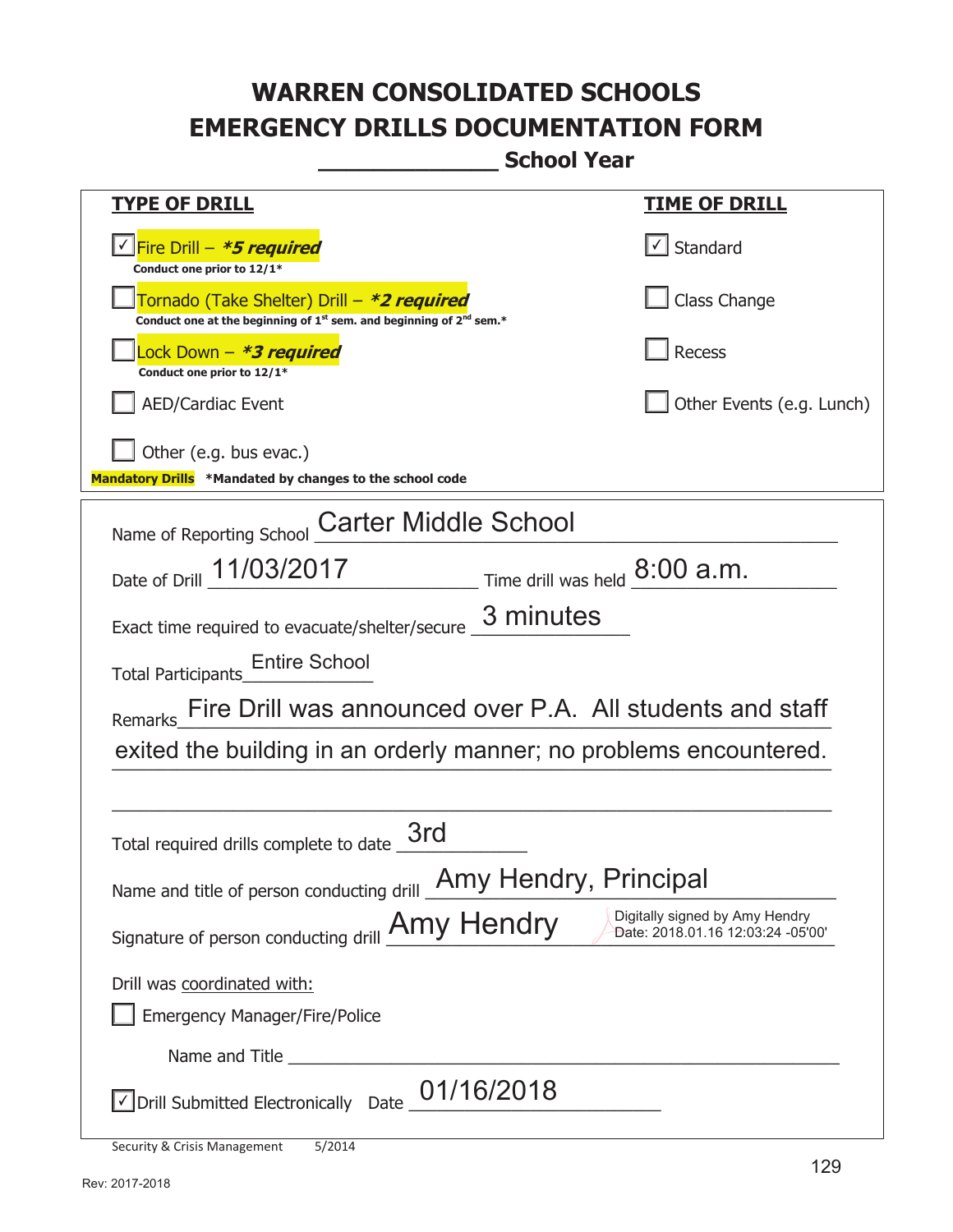**\_\_\_\_\_\_\_\_\_\_\_\_\_ School Year**  2017 - 2018

| <b>TYPE OF DRILL</b>                                                                                                                      | <b>TIME OF DRILL</b>              |  |
|-------------------------------------------------------------------------------------------------------------------------------------------|-----------------------------------|--|
| √Fire Drill – <i>*<b>5 required</b></i><br>Conduct one prior to 12/1*                                                                     | $\lfloor \angle \rfloor$ Standard |  |
| Tornado (Take Shelter) Drill – *2 required<br>Conduct one at the beginning of 1 <sup>st</sup> sem. and beginning of 2 <sup>nd</sup> sem.* | Class Change                      |  |
| Lock Down – <b>*<i>3 required</i></b><br>Conduct one prior to 12/1*                                                                       | Recess                            |  |
| <b>AED/Cardiac Event</b>                                                                                                                  | Other Events (e.g. Lunch)         |  |
| Other (e.g. bus evac.)                                                                                                                    |                                   |  |
| Mandatory Drills *Mandated by changes to the school code                                                                                  |                                   |  |
| <b>Carter Middle School</b><br>Name of Reporting School                                                                                   |                                   |  |
| October 10, 2017 Time drill was held 1:15 p.m.<br>Date of Drill                                                                           |                                   |  |
| 3 minutes<br>Exact time required to evacuate/shelter/secure                                                                               |                                   |  |
| Entire Staff & Students<br>Total Participants                                                                                             |                                   |  |
| The fire drill was announced over the P.A. system. All<br>Remarks                                                                         |                                   |  |
| staff and students exited the building with no issues. All staff and                                                                      |                                   |  |
| students re-entered the school in an orderly manner.                                                                                      |                                   |  |
| Total required drills complete to date                                                                                                    |                                   |  |
| Paul Yestrepsky, Assistant Principal<br>Name and title of person conducting drill                                                         |                                   |  |
| Deborah Sjo Conrad Digitally signed by Deborah Sjo Conrad<br>Signature of person conducting drill                                         |                                   |  |
| Drill was coordinated with:                                                                                                               |                                   |  |
| <b>Emergency Manager/Fire/Police</b>                                                                                                      |                                   |  |
|                                                                                                                                           |                                   |  |
| 10/12/17<br>√ Drill Submitted Electronically Date ____                                                                                    |                                   |  |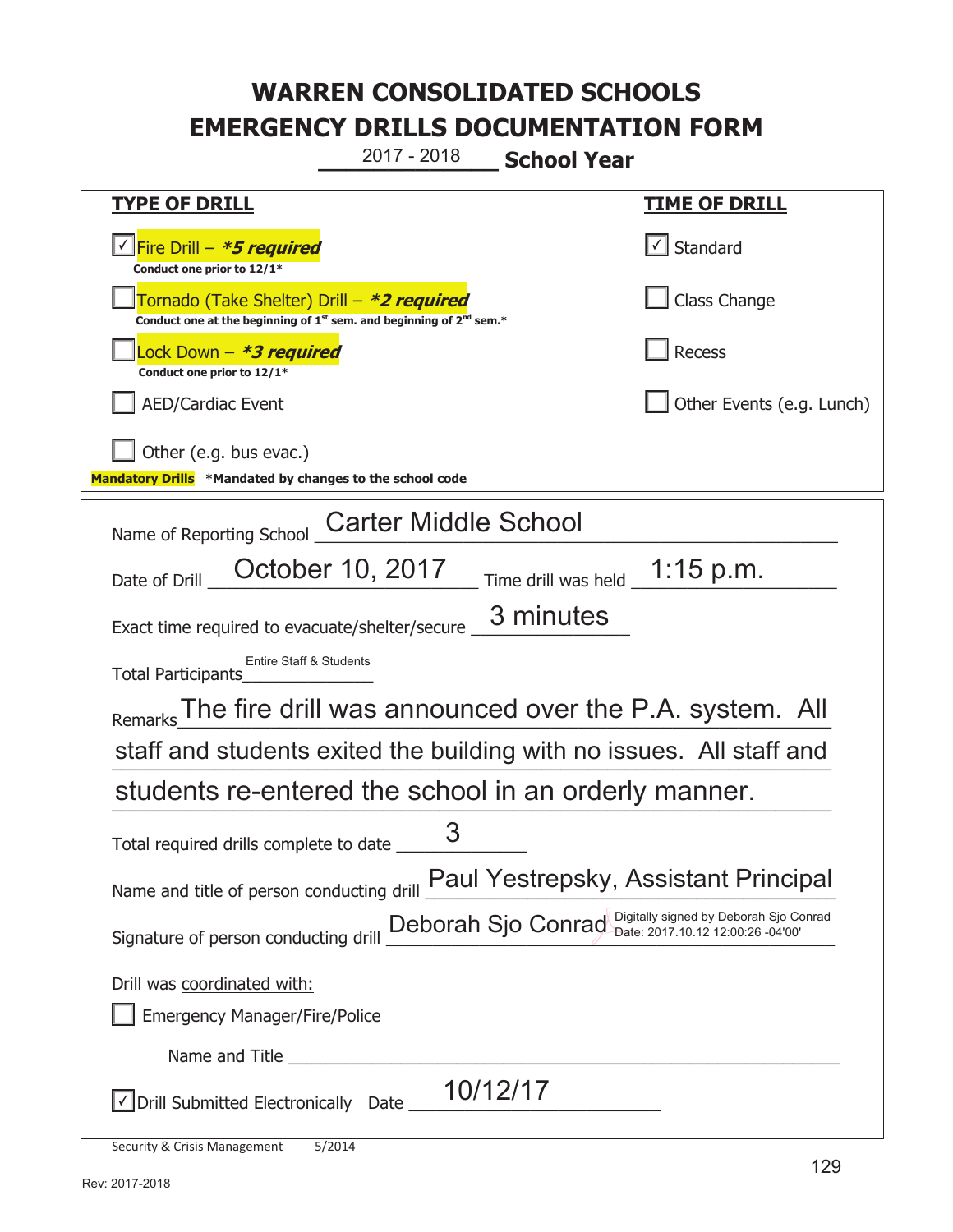**\_\_\_\_\_\_\_\_\_\_\_\_\_ School Year**  2017 - 2018

| <u>TYPE OF DRILL</u>                                                                                                                                    | <u>TIME OF DRILL</u>      |  |
|---------------------------------------------------------------------------------------------------------------------------------------------------------|---------------------------|--|
| Fire Drill $-$ <b>*5 required</b><br>Conduct one prior to 12/1*                                                                                         | √ Standard                |  |
| Tornado (Take Shelter) Drill – *2 required<br>Conduct one at the beginning of 1 <sup>st</sup> sem. and beginning of 2 <sup>nd</sup> sem.*               | Class Change              |  |
| Lock Down - *3 required<br>Conduct one prior to 12/1*                                                                                                   | Recess                    |  |
| <b>AED/Cardiac Event</b>                                                                                                                                | Other Events (e.g. Lunch) |  |
| Other (e.g. bus evac.)<br>Mandatory Drills *Mandated by changes to the school code                                                                      |                           |  |
| <b>Carter Middle School</b>                                                                                                                             |                           |  |
| Name of Reporting School                                                                                                                                |                           |  |
| $\frac{1}{2}$ Time drill was held $\frac{1}{2}$ 10:29 a.m.<br>9/22/2017<br>Date of Drill _                                                              |                           |  |
| 4 minutes<br>Exact time required to evacuate/shelter/secure                                                                                             |                           |  |
| Entire Staff & Students<br>Total Participants                                                                                                           |                           |  |
| The announcement was made that we were going into a lock down. All rooms were<br>Remarks                                                                |                           |  |
| secured, binds closed, doors locked, etc. All staff and students handled the drill appropriately                                                        |                           |  |
| with no problems. The announcement was made at 10:33 a.m. that the drill was over.                                                                      |                           |  |
| Total required drills complete to date _____                                                                                                            |                           |  |
| Name and title of person conducting drill Paul Yestrepsky, Assistant Principal                                                                          |                           |  |
| Signature of person conducting drill Deborah Sjo Conrad Digitally signed by Deborah Sjo Conrad Signature of person conducting drill $\frac{Deboral}{2}$ |                           |  |
| Drill was coordinated with:                                                                                                                             |                           |  |
| <b>Emergency Manager/Fire/Police</b>                                                                                                                    |                           |  |
|                                                                                                                                                         |                           |  |
| $\sqrt{\phantom{a}}$ Drill Submitted Electronically Date $\_9/22/2017$                                                                                  |                           |  |